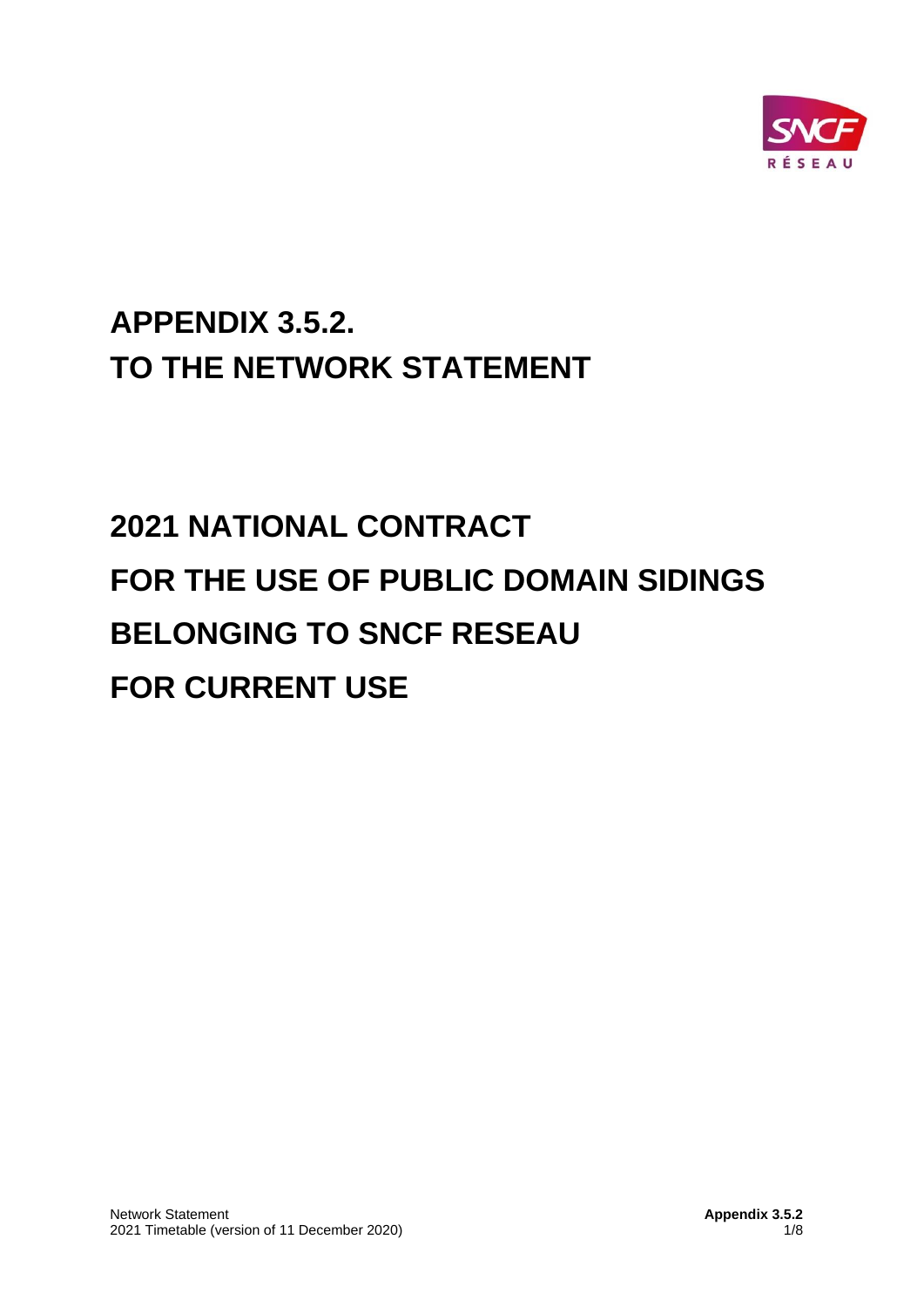BETWEEN THE UNDERSIGNED:

**SNCF RÉSEAU SA**, limited liability company with share capital of five million euros, entered on the trade and companies register under number 412 280 737, with registered office at 15- 17 rue Jean-Philippe Rameau, CS 80001, 93418 LA PLAINE SAINT DENIS Cedex, represented by Jean LORIN, Rail Company Service Platform Director (PSEF), duly authorised for the purposes hereof,

hereinafter referred to as "**SNCF Réseau**",

And,

 $\left[\ldots\right]$  (company name) entered on the Trade and Companies Register of  $\left[\ldots\right]$  under No.  $\left[\ldots\right]$ (company registration No.  $[...]$ ), with registered headquarters at  $[...]$ , represented by  $[...]$ , capacity, duly authorised for the purposes hereof,

Hereinafter referred to as "**the BENEFICIARY**".

SNCF RÉSEAU and the BENEFICIARY being hereinafter referred to as "Parties" collectively and a "Party" individually.

In order to meet the operational needs of users of the national rail network so as to perform their rail activity, SNCF Réseau allows them to use the Sidings to conduct operations linked with their activity.

Any use of the Sidings is governed by the "**Contractual Conditions Common to all Contracts for the Use of Service Facilities**", by this "**National Contract for the Use of Sidings"** as well as by one or more "*Local Contracts*" that come to specify, complete or derogate, where applicable, to the Common Contractual Conditions and this National Contract.

This document constitutes the National Contract for the Use of Sidings belonging to SNCF Réseau.

SNCF Réseau notes that its choice to sign a contract with the BENEFICIARY was motivated in light of the rail activity the latter intends to develop on the siding(s) it has been granted use of. This clearly stated intention of the BENEFICIARY is an essential and determining condition in SNCF Réseau's commitment in its favour.

The terms used in this National Contract are defined in the Common Contractual Conditions. These terms are completed by:

• **SIDINGS**: refers to the commercial sidings (see NS §3.6.4) used by the BENEFICIARY for current use only, i.e. stabling sidings and working sidings for operations having a direct link with rail production.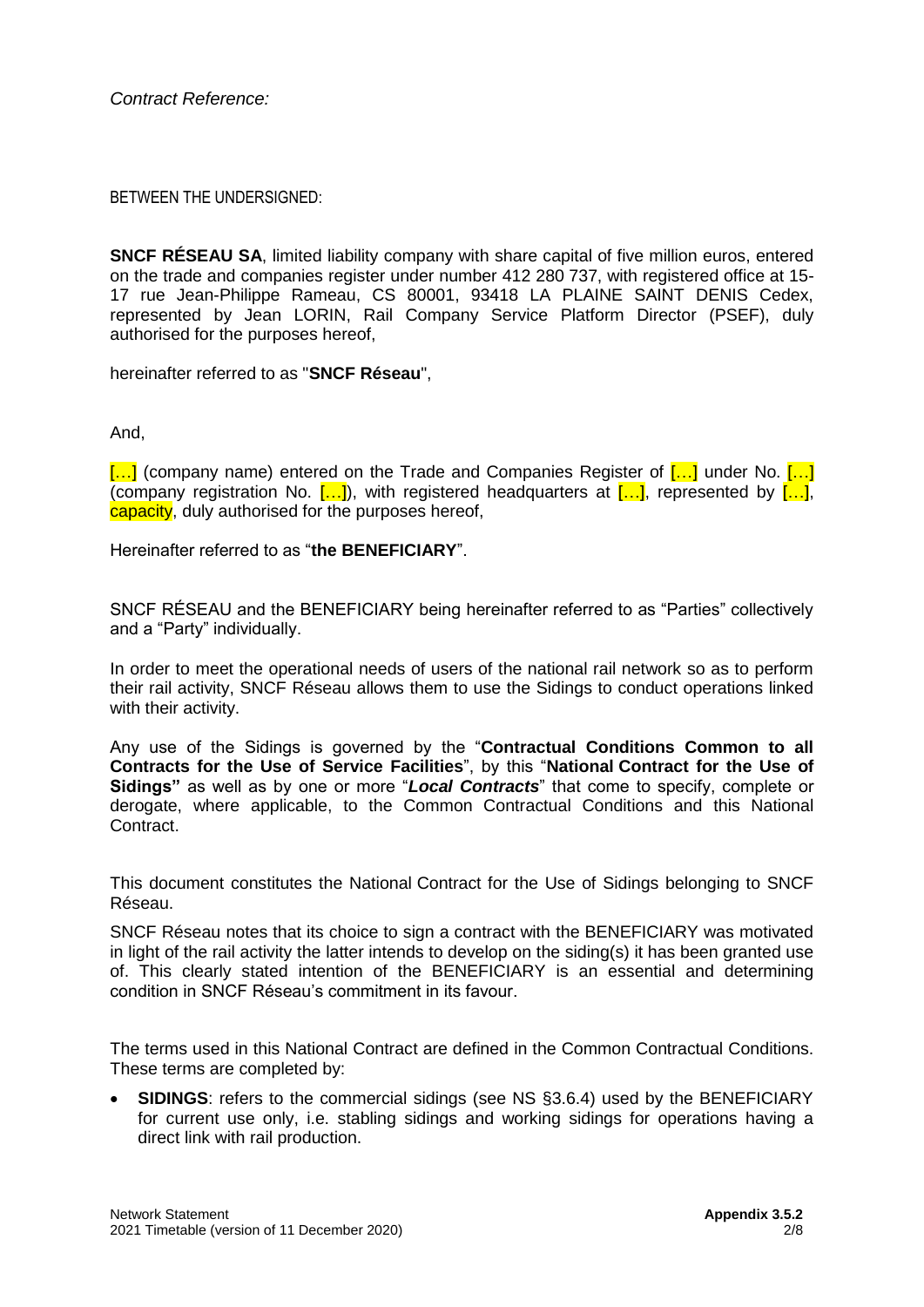# **CONTENTS**

| $\mathbf{L}$   | <b>CARACTERES GENERAUX DE L'UTILISATION DES VOIES DE SERVICE  4</b> |  |
|----------------|---------------------------------------------------------------------|--|
| Article I.     |                                                                     |  |
| Article II.    |                                                                     |  |
| Article III.   |                                                                     |  |
| Article IV.    |                                                                     |  |
| Article V.     |                                                                     |  |
|                |                                                                     |  |
| Article VI.    |                                                                     |  |
| Article VII.   | PRESCRIPTIONS D'UTILISATION DES VOIES DE SERVICE5                   |  |
| Article VIII.  |                                                                     |  |
| Article IX.    | PROGRAMMATION DE L'UTILISATION DES VOIES DE SERVICE 6               |  |
| Article X.     |                                                                     |  |
| Article XI.    | RESTITUTION DES VOIES DE SERVICE PAR LE BENEFICIAIRE 6              |  |
|                |                                                                     |  |
| Article XII.   |                                                                     |  |
| Article XIII.  |                                                                     |  |
| Article XIV.   |                                                                     |  |
| Article XV.    |                                                                     |  |
| Article XVI.   |                                                                     |  |
|                |                                                                     |  |
| Article XVII.  |                                                                     |  |
| Article XVIII. | OBLIGATIONS DU BENEFICAIRE EN CAS DE SINISTRE 7                     |  |
|                |                                                                     |  |
| Article XIX.   |                                                                     |  |
| Article XX.    |                                                                     |  |
| Article XXI.   | EVOLUTION DES VS ET DE LEURS CONDITIONS D'ACCES                     |  |
| Article XXII.  |                                                                     |  |
| Article XXIII. |                                                                     |  |
| Article XXIV.  |                                                                     |  |
| Article XXV.   | OBLIGATIONS EXIGEES PAR LA DEFENSE, LA SECURITE PUBLIQUE ET         |  |
|                |                                                                     |  |
|                | Article XXVII. ACTIVITES CONCOMITANTES SUR LES INSTALLATIONS 8      |  |
|                |                                                                     |  |
|                |                                                                     |  |
|                |                                                                     |  |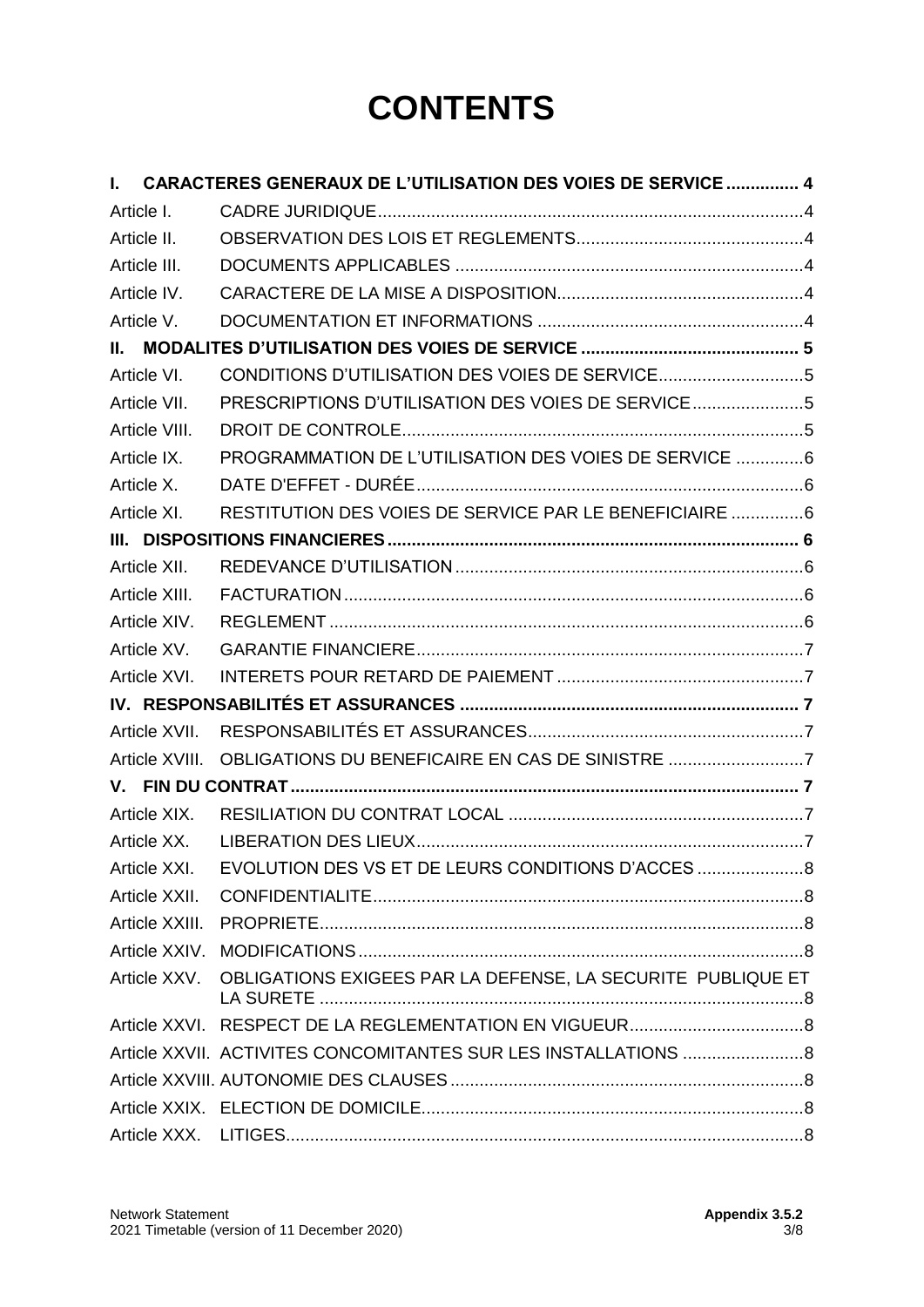#### **OBJECT OF THE CONTRACT**

In order to meet the operational needs of users of the national rail network for the performance of their rail activities, this contract aims to enable its BENEFICIARY to use SNCF Réseau's commercial sidings, such as defined under § 3.6.4.2 of the applicable Network Statement, for a current permanent, recurrent or temporary use, excluding industrial spaces.

# <span id="page-3-0"></span>I. GENERAL PROVISIONS FOR THE USE OF SIDINGS

#### <span id="page-3-1"></span>**Article I. LEGAL FRAMEWORK**

#### <span id="page-3-2"></span>**Article II. COMPLIANCE WITH LAWS AND REGULATIONS**

Refer to the Common Contractual Conditions

#### <span id="page-3-3"></span>**Article III. APPLICABLE DOCUMENTS**

The use of a siding is governed by the following documents, in decreasing order of priority:

1. the Network Statement in force and the provisions of its appendices which concern the service facilities

- 2. the Common Contractual Conditions;
- 3. this National Contract Contract;

3. the Local Implementation Contract and its appendices;

- 4. the local operating document and where necessary, the prevention plan;
- 5. any technical documents.

Any reference to the contract for the use of sidings is understood to be a reference to all of the documents listed above.

The signature of the above-listed documents (for the documents requiring signatures) takes priority over all documents and correspondence previously exchanged between the parties.

#### <span id="page-3-4"></span>**Article IV. TYPE OF PROVISION**

Refer to the Common Contractual Conditions

#### <span id="page-3-5"></span>**Article V. DOCUMENTATION AND INFORMATION**

Refer to the Common Contractual Conditions The contact details of the PSEF are: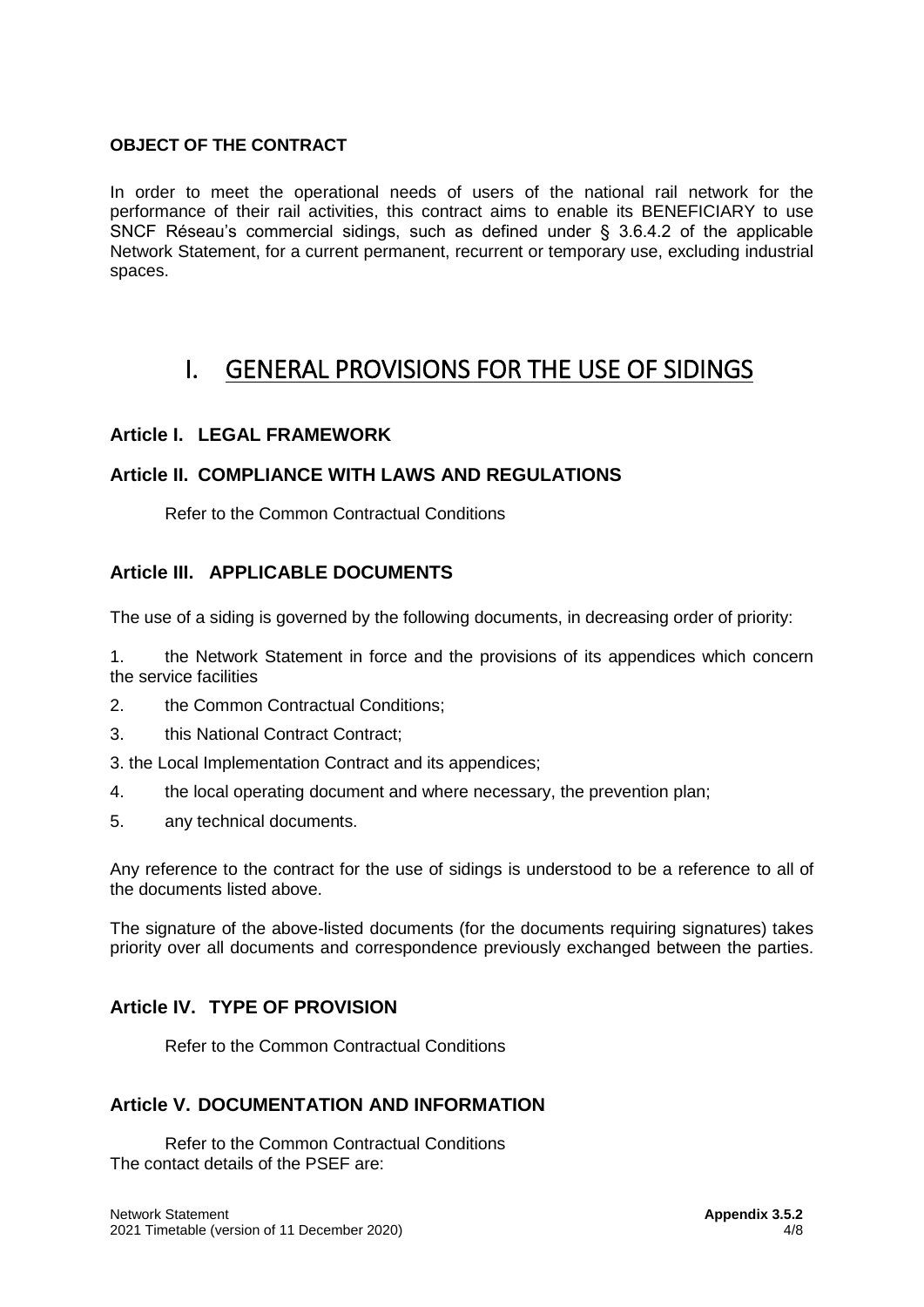- Tel:  $+33980980329$
- PSEF email address: services.psef@sncf.fr;

Postal address:

#### 12, rue Jean-Philippe RAMEAU CS 80001 93212 LA PLAINE SAINT DENIS Cedex

Contact details of the **accredited or authorised** person in charge of the national contract and local contracts on behalf of the applicant:

- name: …………….
- postal address: …………….
- email address: ..................
- <span id="page-4-0"></span>Tel.: <mark>…………….</mark>

# II. PROVISIONS FOR THE USE OF THE SIDINGS

## <span id="page-4-1"></span>**Article VI. CONDITIONS FOR THE USE OF THE SIDINGS**

The use of sidings is governed by a local contract between the RU and SNCF Réseau for recurring use. If the local contract has not been entered into (for whatever reason), or if the nature of the requirement is incompatible with simple contracting (one-time and occasional use), the RU must issue a declaration.

In the case of a contractual agreement and based on the nature of the request, SNCF Réseau shall draw up the most suitable **contract** for the RU to declare his requirements.

In the **declaration**, the RU undertakes to declare this service to SNCF Réseau for each month M, using the declaration form entitled "sidings declarations" available on request from<br>the PSEF. This form must be sent to SNCF Réseau by e-mail to the PSEF. This form must be sent to SNCF Réseau by e-mail to [dmc\\_valorisation\\_ventes@reseau.sncf.fr](mailto:dmc_valorisation_ventes@reseau.sncf.fr) no later than the 20th of the month M+1. When the declaration procedure is applied, no Local Contract is proposed to the user.

#### **For the BENEFICIARY**

**THE BENEFICIARY formally commits to never use the sidings for any other purposes, nor in other conditions than those set out under the National and Local Contracts concluded with SNCF Réseau, pursuant to Article 7.3.1.1. of the NS.**

Any change of activity on the sidings used is forbidden without the prior written agreement of SNCF Réseau.

#### **Use by a subcontractor, agent or representative**

The BENEFICIARY may authorise a subcontractor, agent or representative to use the sidings set out in the Local Contracts it has signed, provided said subcontractor, agent or representative complies with the Requirements for the use of the sidings set out below.

## <span id="page-4-2"></span>**Article VII. REQUIREMENTS FOR THE USE OF THE SIDINGS**

## <span id="page-4-3"></span>**Article VIII. INSPECTION RIGHTS**

Refer to the Common Contractual Conditions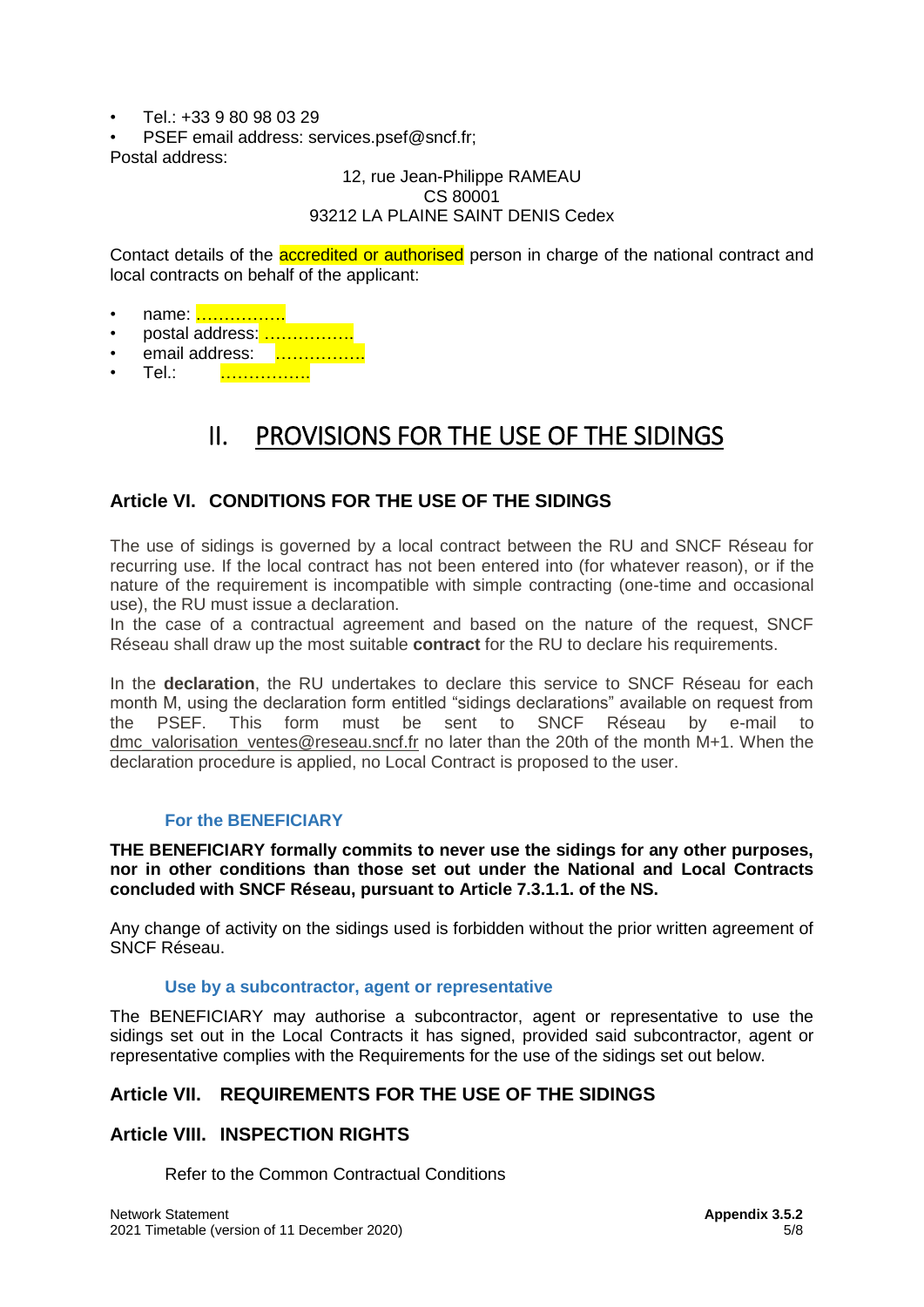## <span id="page-5-0"></span>**Article IX. SCHEDULING THE USE OF THE SIDINGS**

The procedures implemented to allocate capacity on sidings for current use are set out in Article 4.9.1 of the applicable NS.

# <span id="page-5-1"></span>**Article X. ENTRY INTO FORCE - DURATION**

#### *Entry into force*

This contract enters into force:

- Either from the first day of the timetable considered if signed before that date.
- Or from the signature date if signed after the first day of the timetable considered.

#### *End*

This contract shall expire on the last day of the timetable considered at the latest.

This contract for the use of sidings cannot in any case be automatically renewed.

## <span id="page-5-2"></span>**Article XI. RELEASE OF THE SIDINGS BY THE BENEFICIARY**

<span id="page-5-3"></span>If, during the performance of this contract, the Beneficiary is able to release some siding capacity, it shall inform SNCF Réseau as soon as possible so as to enable the infrastructure manager to reallocate said capacity.

# III. FINANCIAL PROVISIONS

## <span id="page-5-4"></span>**Article XII. USE CHARGE**

The use charge is defined in the Local Contract based on the elements published in Appendix 6.3.1 to the applicable NS.

#### <span id="page-5-5"></span>**Article XIII. INVOICING**

The charge is due monthly and in advance, at the beginning of each month throughout the year, starting from the implementation date of the Local Contract. For the period between the date of entry into force and the end of the current calendar month and for the period between the start of the current calendar month and the end of the Local Contract, the BENEFICIARY shall settle the basic monthly charge calculated according to the time of use for the portion of the month.

## <span id="page-5-6"></span>**Article XIV. SETTLEMENT**

Invoices shall be sent to the following address: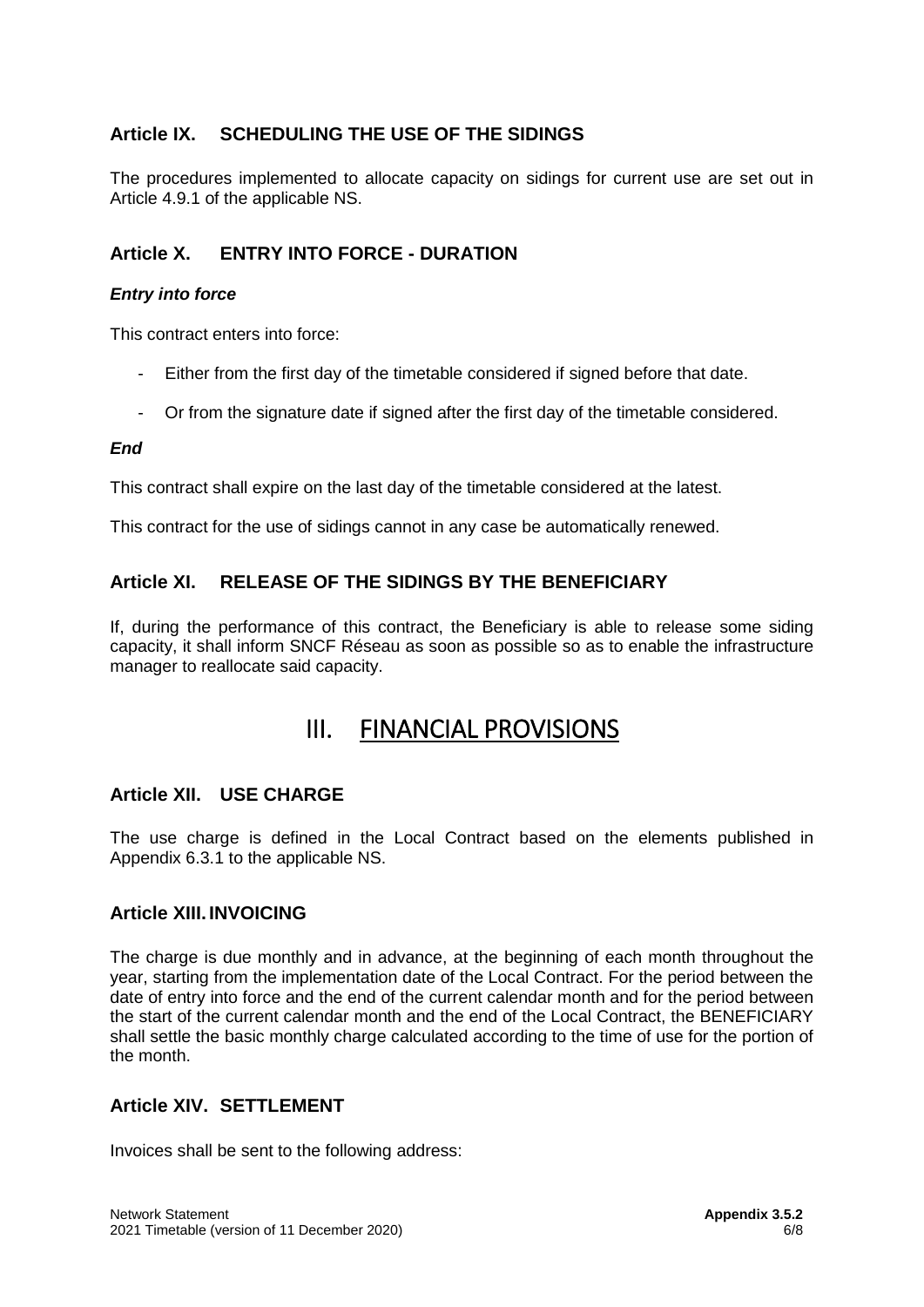Recipient: ……………. Address: ……………. Intra-community VAT No.: FR ................ SIRET: ……………. BUPO (if necessary): …………….

#### **Additional information:** Department receiving the invoice: ……………. Name of the Contact Person: ................ Email address: ……………. Tel.: …………….

## <span id="page-6-0"></span>**Article XV. FINANCIAL GUARANTEE**

# <span id="page-6-1"></span>**Article XVI. LATE PAYMENT INTERESTS**

<span id="page-6-2"></span>Refer to the Common Contractual Conditions.

# IV. LIABILITY AND INSURANCE

## <span id="page-6-3"></span>**Article XVII. LIABILITY AND INSURANCE**

#### <span id="page-6-4"></span>**Article XVIII.OBLIGATIONS OF THE BENEFICIARY IN THE CASE OF AN INSURANCE CLAIM**

<span id="page-6-5"></span>Refer to the Common Contractual Conditions.

# V. END OF CONTRACT

# <span id="page-6-6"></span>**Article XIX. TERMINATION OF THE LOCAL CONTRACT**

Reminder:

- The Common Contractual Conditions apply for the whole term of the timetable to which they are attached.
- The National Contract applies to the category of Service Facility concerning it for the whole term of the timetable to which it is attached.
- The Local Contract applies for the duration set out therein.

Refer to the Common Contractual Conditions.

## <span id="page-6-7"></span>**Article XX. RELEASE OF THE PREMISES**

Upon the expiry of this contract, the BENEFICIARY commits to remove its rolling stock from the sidings used. The provisions of Article VII of the Common Contractual Conditions apply.